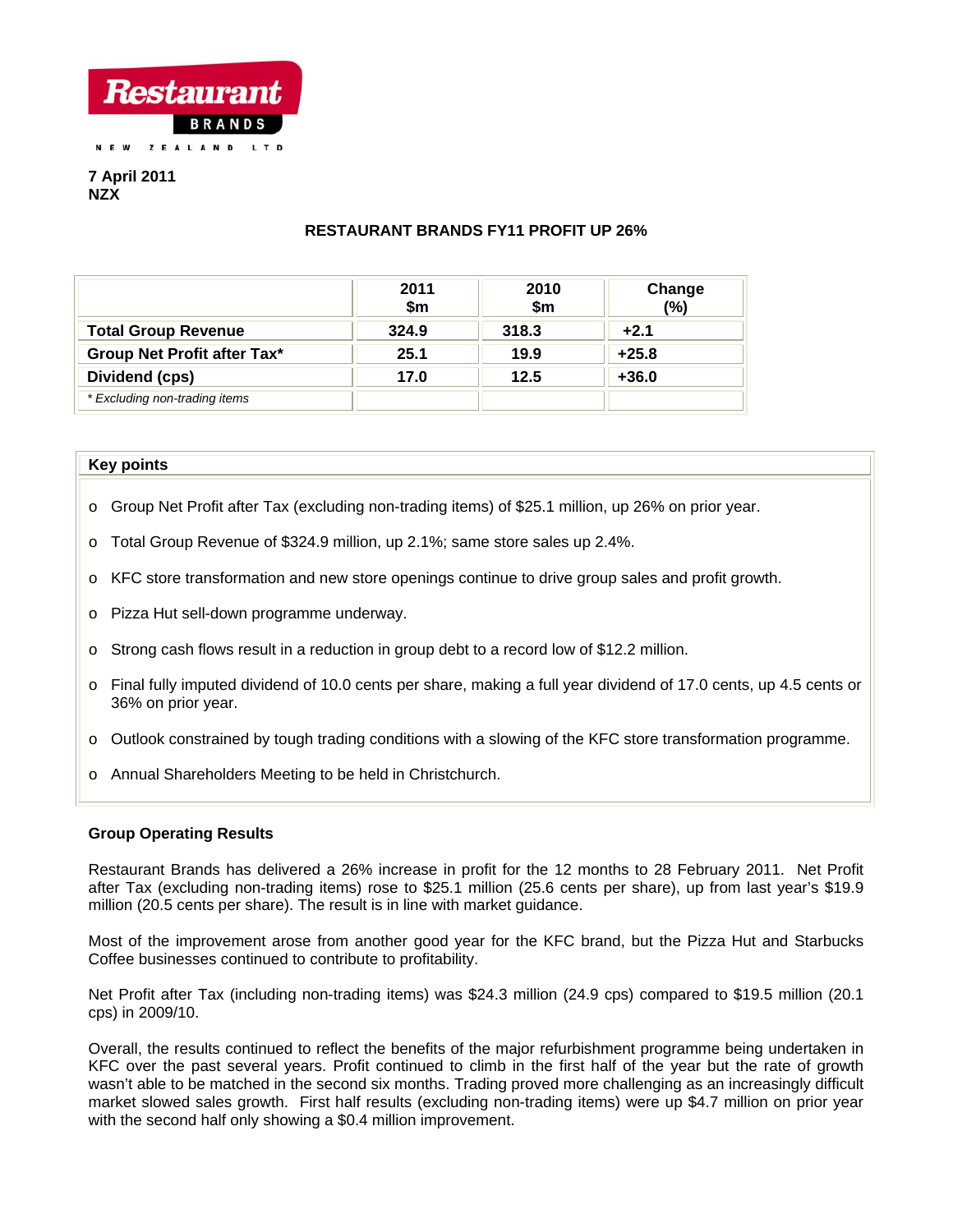Total store earnings before interest, tax, depreciation and amortisation (EBITDA) climbed \$7.0 million (13%) to \$61.9 million. This was on top of the \$11.2 million growth in the prior year. KFC contributed \$5.8 million of the improvement, Pizza Hut \$0.2 million and Starbucks Coffee \$0.9 million.

Total store sales of \$324.4 million were up \$6.5 million (2.1%) on the previous year's sales. Same store sales for the group were up 2.4% (up 6.8% in 2009/10). KFC and Starbucks Coffee saw same store sales growth of 4.4% and 0.8% respectively, but Pizza Hut saw same store sales drop 3.8%.

Year end store numbers at 208 were nine down on February 2010. Five Pizza Hut stores were sold to franchisees as part of the progressive sell-down strategy. Three red roof (dine-in Pizza Hut stores) and one delco (delivery store) were closed. There were also four Starbucks Coffee stores closed. KFC opened four new stores over the year.

# **KFC**

|                             | 2011<br>\$m | 2010<br>\$m\$ | Change<br>\$m | Change<br>(%) |
|-----------------------------|-------------|---------------|---------------|---------------|
| <b>Sales</b>                | 235.8       | 223.2         | 12.6          | $+5.6$        |
| <b>EBITDA</b>               | 52.1        | 46.3          | 5.8           | $+12.7$       |
| <b>EBITDA as % of Sales</b> | 22.1        | 20.7          |               | -             |

KFC enjoyed another good year of sales and profit growth on the continuing momentum of the transformation initiative. However, the brand saw some slowing of this momentum towards the end of the year in line with the softer retail trading conditions and impact of GST changes.

Total sales reached another new high of \$235.8 million, up \$12.6 million or 5.6% on the prior year and 4.4% on a same store basis (on top of 9.2% same store growth in 2009/10 and 4.1% in 2008/9).

Continued improvements in operational controls and the benefits of volume leverage helped increase EBITDA by \$5.8 million to \$52.1 million (22.1% of sales).

A number of new burger promotions during the year continued to underline the move to more of a snack bias in KFC's product mix. These included the *Supercharged Zinger Burger*, the *BLAT Burger* and the *Big Chicken Burger*. The frozen *Krushers* beverage range continued to perform strongly with range additions and a wider roll out to stores (to 56 in total) supporting sales growth.

A further nine KFC stores were rebuilt bringing total rebuilt or refurbished stores to 49, over half of the total network. Store numbers increased to 89 with the opening of new stores at Pt Chevalier, Auckland, The Base in Hamilton, Gate Pa, Tauranga and Papamoa.

# **Pizza Hut**

|                             | 2011<br>\$m | 2010<br>\$m | Change<br>\$m            | Change<br>(%)            |
|-----------------------------|-------------|-------------|--------------------------|--------------------------|
| <b>Sales</b>                | 59.3        | 64.2        | $-4.9$                   | -7.6                     |
| <b>EBITDA</b>               | 5.6         | 5.4         | 0.2                      | $+4.3$                   |
| <b>EBITDA as % of Sales</b> | 9.5         | 8.4         | $\overline{\phantom{a}}$ | $\overline{\phantom{0}}$ |

After a strong start to the year, the Pizza Hut business lost some impetus in the last six months, but still managed to continue the trend of improving profitability begun in 2009/10. EBITDA was \$5.6 million (9.5% of sales), up \$0.2 million on the previous year's \$5.4 million (8.4% of sales).

Store disposals and closures, leading to lower depreciation charges, as well as lower general and administration expenses (G&A) meant a much more significant improvement in Pizza Hut EBIT of \$1.2 million.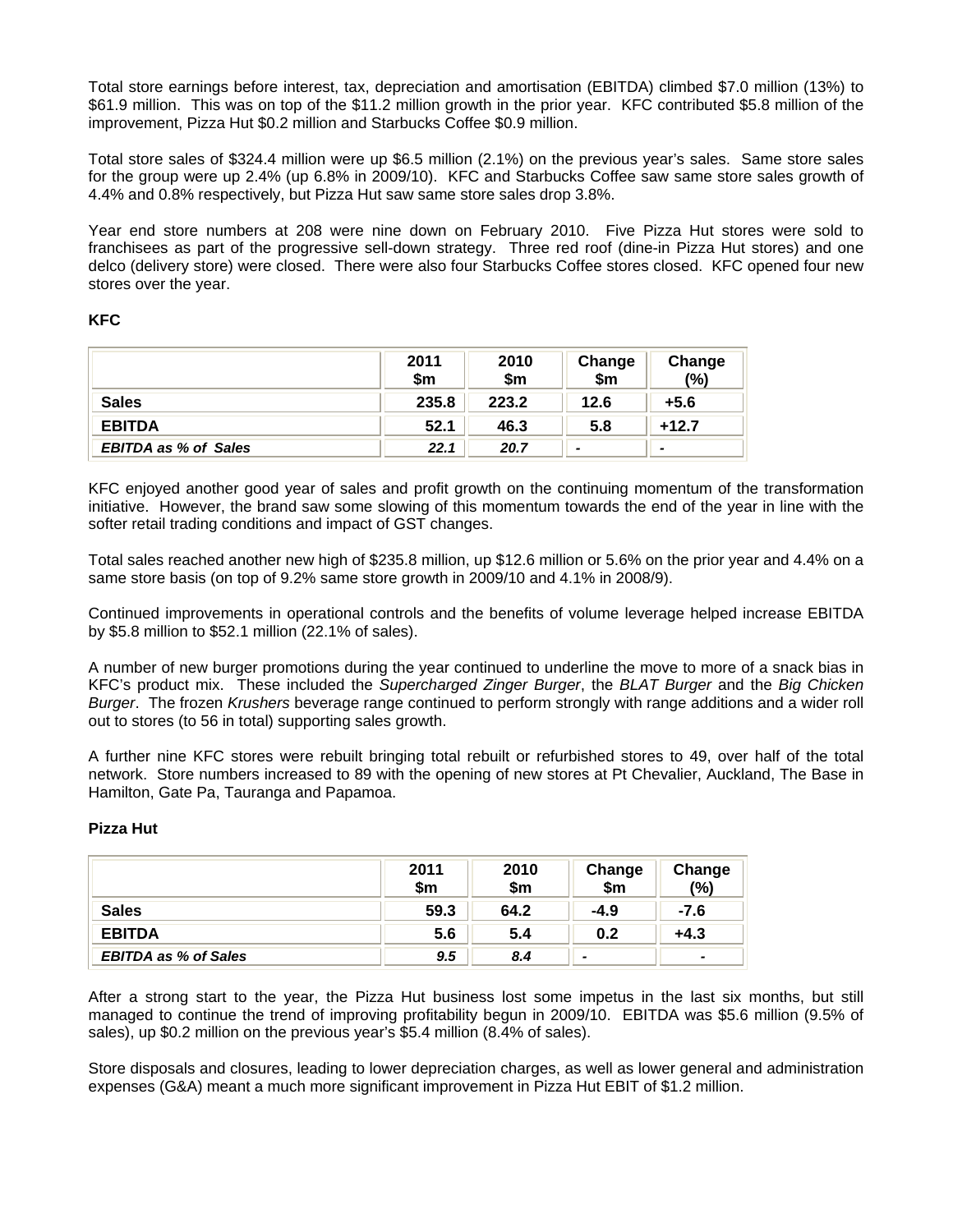Lower sales revenue was largely a function of having nine less stores. Five stores were sold to independent franchisees and four (including three red roof restaurants) were closed over the year. Year end store numbers were 82. The brand saw a drop back to negative same store sales of 3.8% for the full year with tougher trading conditions in the second half.

The release of the *Big New Yorker* pizza was a major sales driver over the year. The successful *Pizza Mia* range was expanded and there were a number of new pizza flavour variants introduced. *More 4 All* was brought back as a limited time offer which also performed well for the business. Pizza Hut continues to rely heavily on coupon activity and discounting to continue to bring in customers in a competitive environment.

## **Starbucks Coffee**

|                             | 2011<br>\$m | 2010<br>\$m | Change<br>\$m | Change<br>(%)            |
|-----------------------------|-------------|-------------|---------------|--------------------------|
| <b>Sales</b>                | 29.3        | 30.5        | $-1.2$        | $-3.8$                   |
| <b>EBITDA</b>               | 4.1         | 3.2         | 0.9           | $+27.3$                  |
| <b>EBITDA as % of Sales</b> | 14.0        | 10.6        |               | $\overline{\phantom{0}}$ |

Despite a drop in total revenues following store closures, Starbucks Coffee produced a solid earnings result reflecting cost reductions across all areas of expenditure. Continued improvements in operating controls, a favourable exchange rate and some rationalisation of poorer performing stores all contributed to improved margins. EBITDA was a solid \$4.1 million (14.0% of sales) up from the prior year's \$3.2 million (10.6% of sales).

Total sales of \$29.3 million were down 3.8% on prior year, but on a same store basis were up 0.8%. Four stores were closed over the year at the end of their leases: Parnell, Onehunga and Ponsonby in Auckland and also Mid Lambton Quay in Wellington. Total store numbers stood at 37 at year end.

### **Corporate and Other Costs**

G&A (above store overheads) at \$12.7 million were \$0.2 million less than prior year and less than 4.0% of sales (2010: 4.1% of sales).

Group non-trading charges of \$1.8 million included a pro rata write off of goodwill following Pizza Hut store disposals (\$1.0 million), Pizza Hut and Starbucks Coffee store closure costs (mainly fixed asset write offs) of \$0.8 million and KFC transformation write offs of \$0.4 million.

Offsetting these charges were a number of credits, including a gain on disposal of a KFC sale and leaseback store and a gain on insurance recoveries.

A write down of fixed assets on the four closed stores in the central Christchurch business district following the recent earthquake resulted in a charge of \$0.6 million, which has been fully offset by the estimated insurance recovery.

Depreciation charges at \$12.6 million were \$0.6 million up on the prior year reflecting increased capital expenditure in KFC, offset by lower charges in the other two brands with store closures and disposals.

Interest and funding costs at \$1.2 million were down \$0.3 million on prior year as the company benefited from lower debt levels. Bank interest rates (inclusive of margins and fees) for the year averaged 4.8% compared with 4.3% in 2009/10.

### **Cash Flow and Balance Sheet**

The higher levels of profitability meant operating cash flows for the year grew to \$40.6 million, up \$1.9 million on prior year.

Investing cash outflows were \$20.4 million, up \$7.2 million on the prior year. This reflected the increased tempo of capital expenditure in the KFC business. A total of nine transformations and four new KFC stores produced a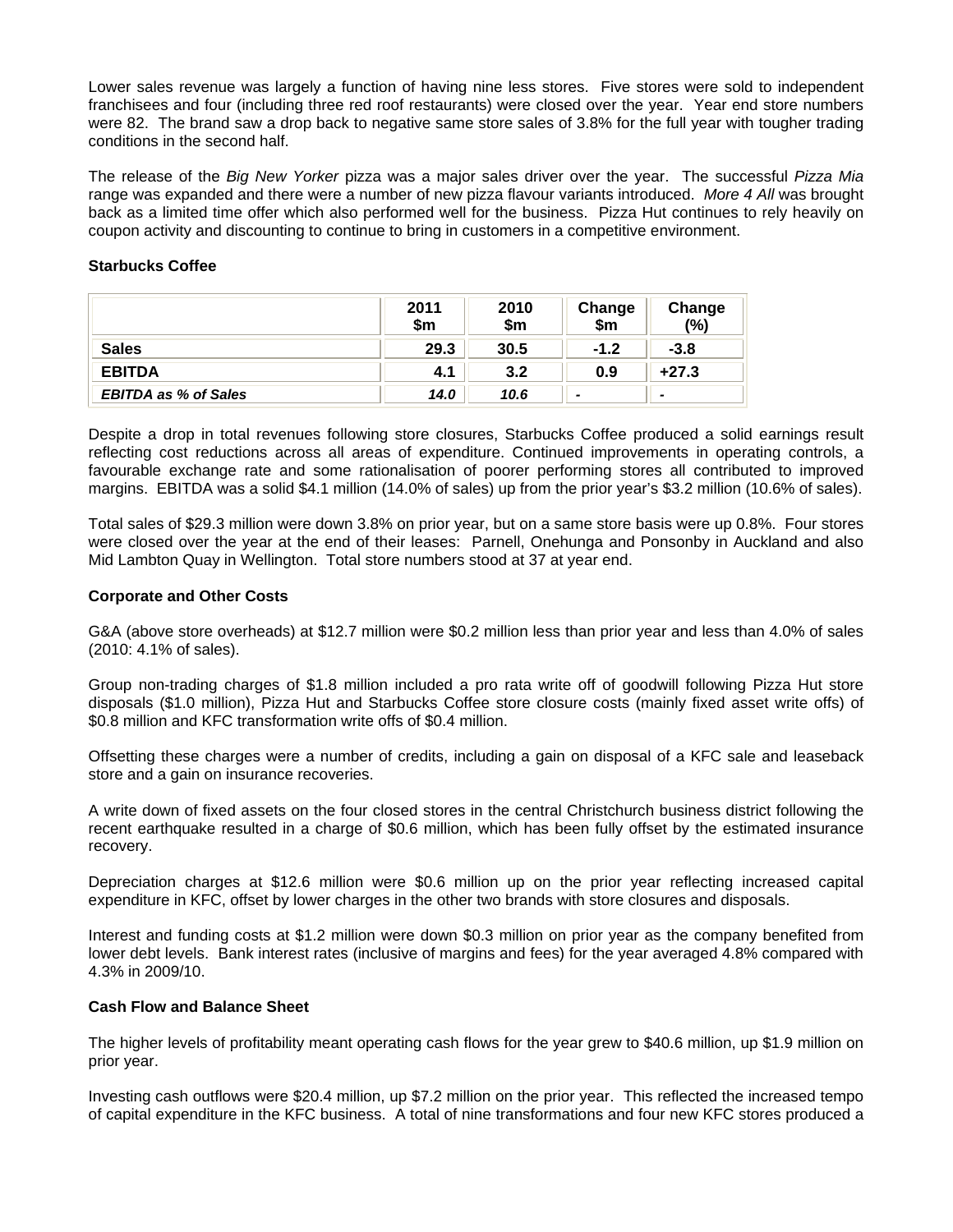gross cash outflow of \$24.3 million, up \$10.7 million on the previous year. Offsetting this was the positive inflow from store disposals of \$4.3 million.

Financing cash outflows were down \$5.2 million on prior year as higher dividends paid were more than offset by reduced loan repayments. The improved free cash flow position meant that total bank borrowings could be further reduced by \$5.5 million over the year, in addition to the \$16.6 million reduction in 2009/10. This has reduced bank debt to \$12.2 million, well within reduced facility limits of \$35 million. Bank debt has been reclassified as term debt in the accounts, with the two year renewal of the Westpac facility in October 2010.

Total assets at \$111.4 million were up \$8.4 million on last year, with a \$9.2 million increase in fixed asset values following the higher levels of KFC capital expenditure in the past 12 months. This was partially offset by a \$1.6 million reduction in intangibles following a write down of Pizza Hut goodwill with store disposals.

Year end shareholders' funds of \$58.9 million reflect the higher levels of profitability over the year and some increase in issued capital (\$0.8 million) on exercise of options.

The balance sheet is now very conservative with a gearing ratio of 17% (2010: 27%).

### **Christchurch Earthquake**

The major earthquake in Christchurch on 22 February had a significant impact on the company's operations in that city. Although no staff were harmed, a number suffered considerable disruption to their personal lives. All nineteen of the company's stores in the city were closed for some time.

The company response included staff financial support over the store closure periods, a \$100,000 donation (including \$50,000 from Yum! Restaurants International) to the city's relief fund and providing 18,000 pieces of free chicken to relief workers from its KFC Hornby store.

Three Starbucks Coffee, one KFC store in the Christchurch central business district and one Pizza Hut store in Shirley remain closed. Insurance policies are in place for both material damage and business interruption.

#### **Pizza Hut Franchise Sales**

The appointment of a full time manager to drive the Pizza Hut store sales programme has seen five stores sold to individual franchisees in the latter half of the year. A similar number are expected to settle in the first half of the new financial year. The focus is on selling stores in regional areas where an independent franchisee can make a successful business on a smaller sales base with a more personal approach to running the store.

#### **Dividend**

The continuing improved performance of the company (with profit up 26% on prior year) and further substantial reductions in debt levels has provided the opportunity for increased return to shareholders. Directors have therefore declared a final fully imputed dividend of 10.0 cents per share. This brings the total dividend for the year to 17.0 cents from 12.5 cents last year, an increase of 36%.

The dividend will be paid on 24 June 2011 to all shareholders on the register as at 10 June 2011. A supplementary dividend of 1.765 cents per share will also be paid to overseas shareholders on that date.

The dividend re-investment plan will remain suspended for this dividend.

#### **Outlook**

The 2010/11 financial year saw Restaurant Brands produce its best ever trading profit. The underlying performance of the company and its brands has lifted considerably over the past couple of years and directors believe that these levels of profitability are sustainable.

The latter half of the 2011 year, however, saw deterioration in trading conditions with a much softer retail environment. These trends were exacerbated by the change in GST rates and increasing petrol prices. The retail marketplace in the 2012 year will remain tough, with strong competition for an increasingly scarce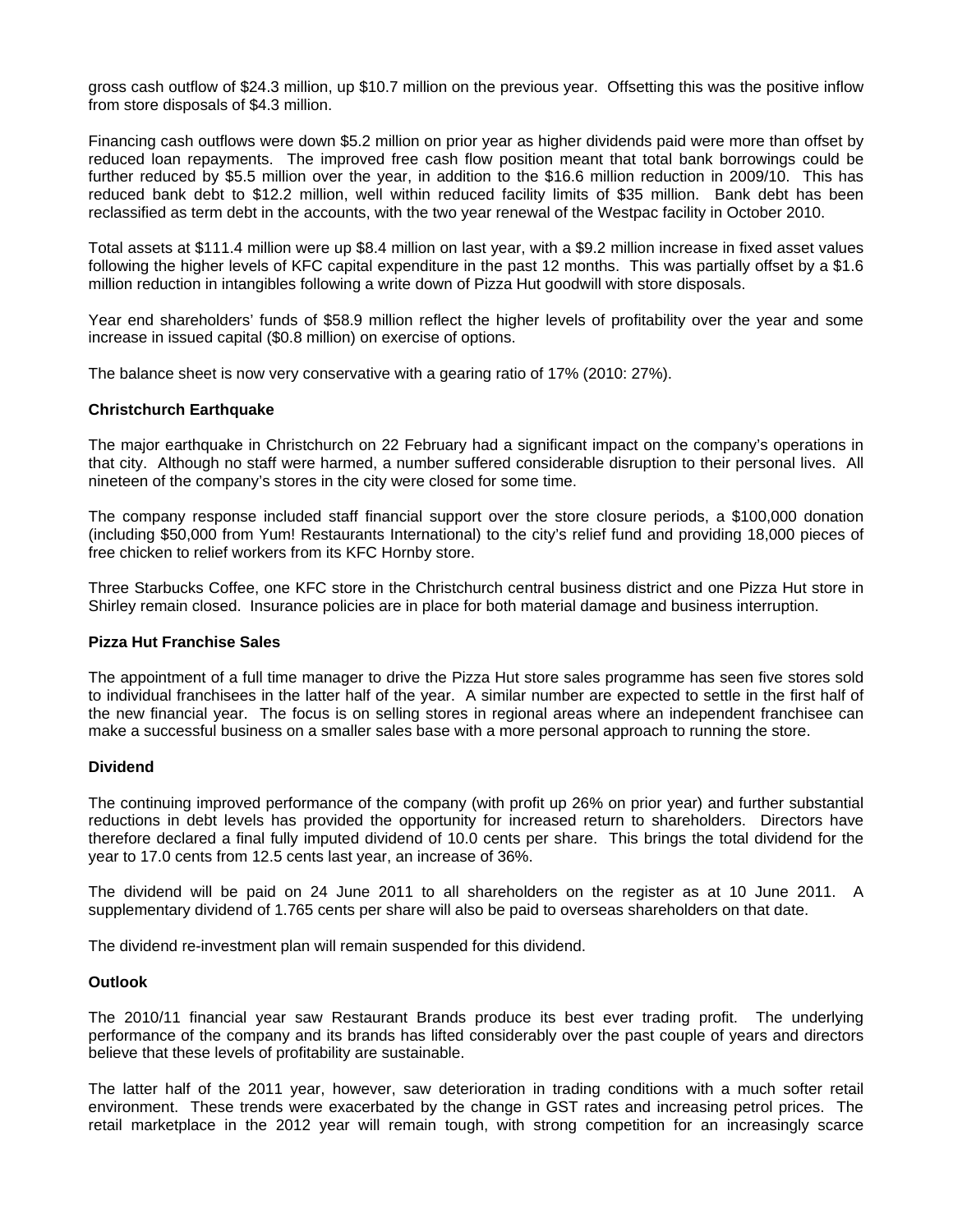consumer dollar. However, some improvement is expected as the year progresses, particularly with the Rugby World Cup taking place at the start of the third quarter of the financial year.

The company is well positioned to manage its way through the economic downturn. A strong management team and robust and increasingly efficient business processes are in place to maintain profitability through this tougher time, although any further increase in profitability will be very challenging.

The KFC brand still has considerable momentum driven by the ongoing benefits of its transformation project. The planned slowing in this expenditure in the 2011/12 year will give KFC the opportunity to stabilise its operations after the significant growth of the past couple of years. No more than four to five (smaller) stores are targeted for transformation and no more than one new store is planned.

Pizza Hut is also expected to face softer sales in the first half of the year, but then begin to return to same store growth. Continued focus on operating controls and the sale of smaller stores should see some small expansion in margin. Store sales to independent franchisees will continue with eight to ten stores expected to be sold over the coming year.

The Starbucks Coffee business is expected to maintain its steady sales growth trend. Margins may be squeezed somewhat with input cost increases, but these will be at least partially offset by improved operating controls.

Directors consider the 2011 profit performance to be very satisfactory. Restaurant Brands has demonstrated resilience in the recent tough economic environment, however the current trends mean taking a more cautious approach in looking at the year ahead.

### **Annual Shareholders' Meeting**

The company has a policy of rotating the venue for its Annual Shareholders' Meetings to locations outside of Auckland every second year. The 2011 annual meeting had been scheduled to be held in Christchurch. Directors have resolved to continue with that plan in support of the people of that city following the tragic earthquake in February. Accordingly the Annual Shareholders' Meeting for the company will be held at the Peppers Clearwater Resort, Clearwater Avenue, Harewood, Christchurch on Thursday 23 June 2011, commencing at 11.00am.

For further information please contact:

Russel Creedy Grant Ellis Phone: 525 8722 Phone: 525 8722

CEO CEO COMPANY Secretary CEO CEO COMPANY Secretary CEO

**ENDS** 

# *About Restaurant Brands:*

*Restaurant Brands New Zealand Limited operates the New Zealand outlets of KFC, Pizza Hut and Starbucks Coffee. These brands - three of the world's most famous - are distinguished for their product, look, style and ambience, service and for the total experience they deliver to their customers in New Zealand and around the world.*